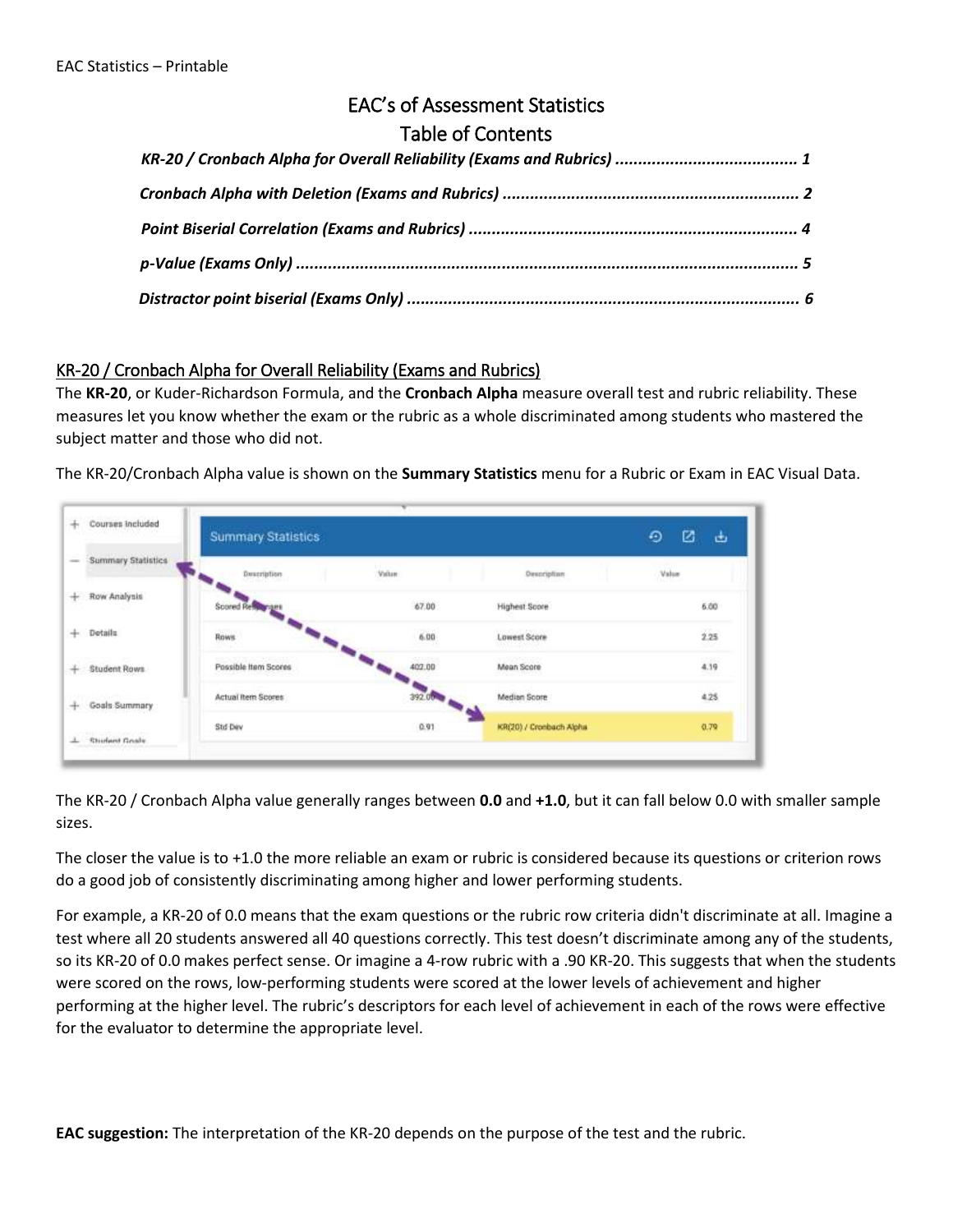- **For Exams**: Most high stakes exams are intended to distinguish those students who have mastered the material from those who have not. For these, shoot for a KR‐20 of **+0.50 or higher**. A KR‐20 of less than +0.30 is considered poor no matter the sample size. If the purpose of the exam is to ensure that ALL students have mastered essential skills or concepts or the test is a "confidence builder" with intentionally easy questions, look for a KR‐ 20 close to 0.00.
- **For Rubrics**: If the rubric has a score of +0.50 or higher, then there is good internal consistency among the descriptors in the levels of achievement and the criteria / rows in the rubric. The evaluators have been able to effectively differentiate among the levels when scoring students.

#### Cronbach Alpha with Deletion (Exams and Rubrics)

**Cronbach Alpha with Deletion** helps assess the reliability of individual test questions and individual rubric rows.

**For Test Questions**: The Cronbach Alpha with Deletion ("Cronbach Del") value is presented on the **ItemAnalysis** menu.



How does Cronbach Alpha with Deletion work? It asks whether the exam as a whole is more reliable if you simply **delete**  the question under review. The Cronbach Alpha with Deletion re‐runs the exam's KR‐20 without the question under review. If the exam as a whole is more reliable without it, there'sprobably something wrong with that question.

The Cronbach Alpha with Deletion generally ranges between **0.0** and **+1.0**, but it can fall below 0.0 with smaller sample sizes.

More important than its range is how the Cronbach Alpha with Deletion compares to the exam's KR‐20. If a question's Cronbach Alpha with Deletion is **greater than** the exam's KR‐20, it means the exam as a whole is more reliable without it. For example, look at Question No. 1 in the picture below. If the exam's KR‐20 is 0.463, then we know Question No. 1 is "suspect" because its Cronbach Alpha with Deletion of 0.52 is greater than 0.463.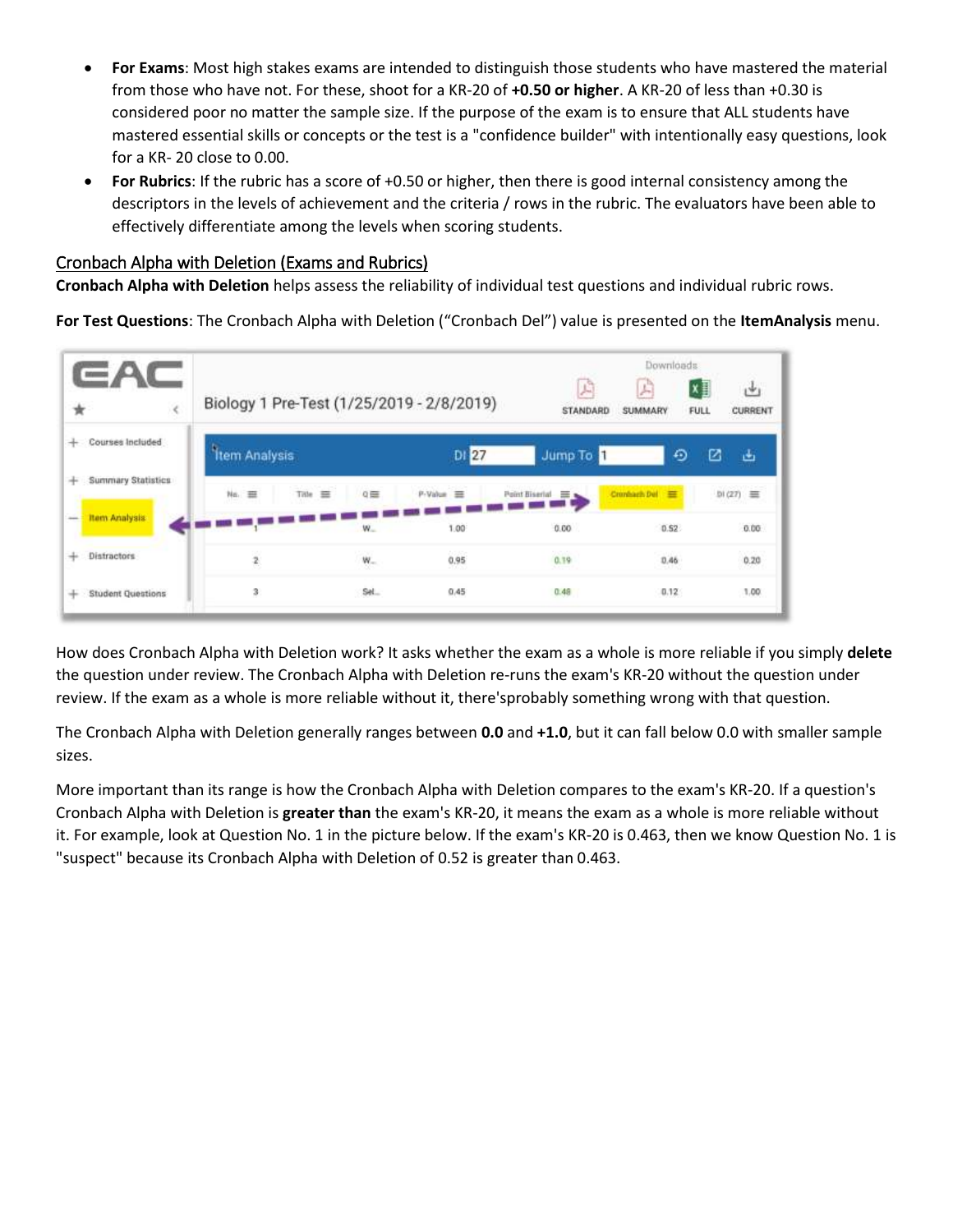|                           | Biology 1 Pre-Test (1/25/2019 - 2/8/2019) |                         | F<br>STANDARD      | J.<br>SUMMARY    | ×目<br>西<br><b>CURREN</b><br>FULL |
|---------------------------|-------------------------------------------|-------------------------|--------------------|------------------|----------------------------------|
| <b>Summary Statistics</b> |                                           | Þ.                      |                    | $\odot$          | ☑<br>函                           |
| Description               | Value                                     | Description             | Value              |                  |                                  |
| Scored Responses          | 20.00                                     | <b>Highest Score</b>    |                    | 4.00             |                                  |
| Scorable Questions        | 4.00                                      | Lowest Score            |                    | 1.00             |                                  |
| Possible Item Scores      | 80.00                                     | Mean Score              |                    | 2.55             |                                  |
| Actual Item Scores        | 80.00                                     | Median Score            |                    | 2.00             |                                  |
| Std Dev                   | 0.81                                      | KR(20) / Cronbach Alpha |                    | 0.463            |                                  |
| <b>Item Analysis</b>      |                                           | DI 27                   | Jump To 1          | ⊕                | ☑<br>函                           |
| No.<br>一<br>Title =       | Question.<br>畺                            | P-Value =               | Point Biserial III | Cronbach le<br>м | 01 (27)<br>崋                     |
| 1                         | What is $5 + 57$                          | 1.00                    | 0.00               | 0.52             | 0.00                             |
| $\bar{2}$                 | What is 30 - 15?                          | 0.95                    | 0.19               | 0.46             | 0.20                             |
| ä                         | Select all sums greater tha               | 0.45                    | 0.48               | 0.12             | 1.00                             |
| 4                         | Select all differences less               | 0.15                    | 0.43               | 0.20             | 0.60                             |

**EAC suggestion:** Look out for questions with a Cronbach Alpha with Deletion greater than the exam's KR‐20. These questions decrease overall test reliability and should be considered suspect.

**For Rubrics**: The Cronbach Alpha with Deletion helps assess the reliability of each rubric row. Like a test item Cronbach Alpha with Deletion, it re‐runs the KR‐20 but does so without the rubric row under review.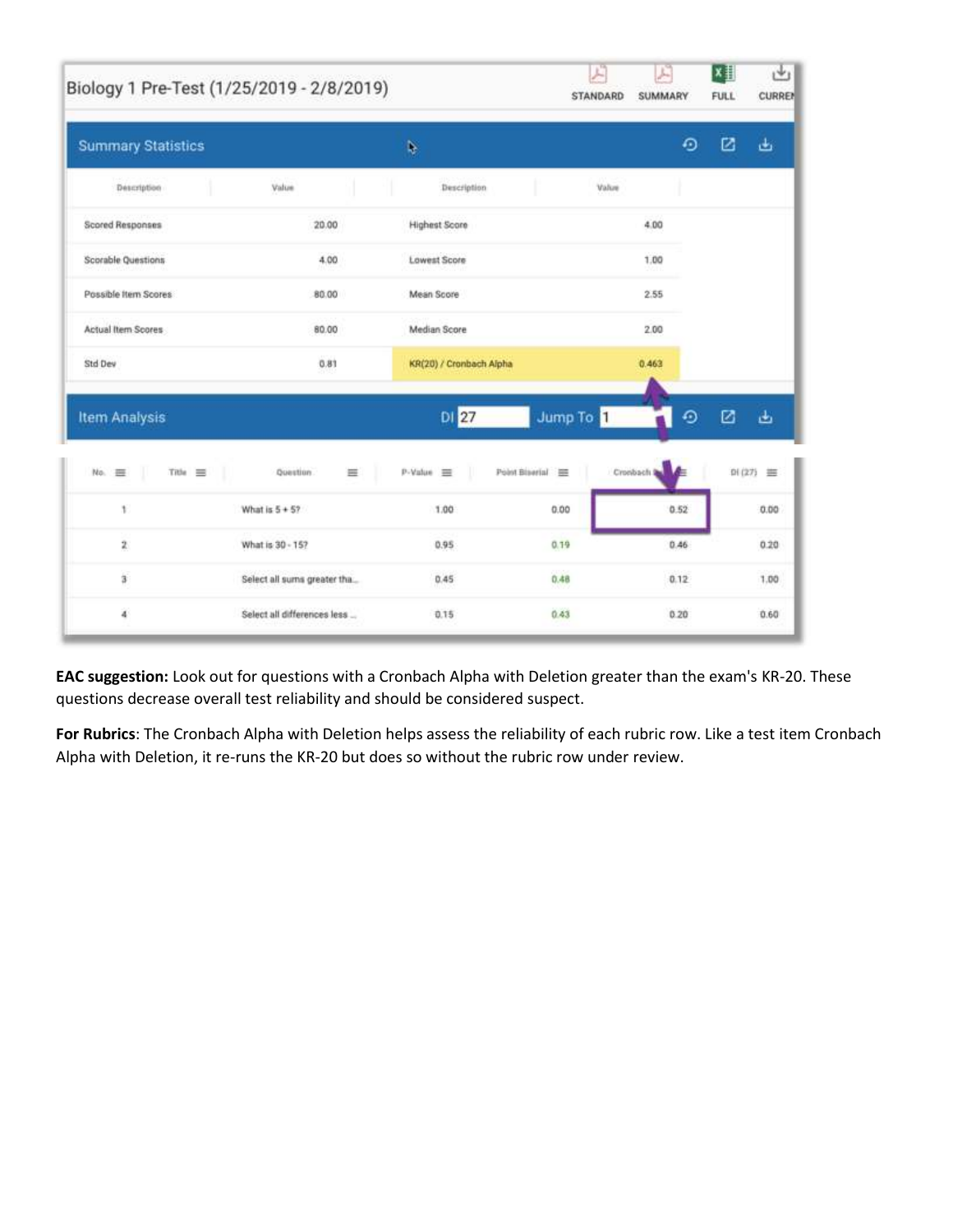|                         |                           | ISLO Writing Assessment (1/25/2019 - 10/6/2019) |                         | F<br>STANDARD  | F,<br>SUMMARY | ×∃<br><b>FULL</b> | <b>CURR</b> |
|-------------------------|---------------------------|-------------------------------------------------|-------------------------|----------------|---------------|-------------------|-------------|
|                         | <b>Summary Statistics</b> |                                                 |                         |                | ⊙             | ø                 | ىغ          |
|                         | Description               | Value                                           | Description             |                | Value         |                   |             |
| <b>Scored Responses</b> |                           | 67.00                                           | <b>Highest Score</b>    |                |               | 6:00              |             |
| Rows                    |                           | 6.00                                            | Lowest Score            |                |               | 2.25              |             |
| Possible Item Scores    |                           | 402.00                                          | Mean Score              |                |               | 4.19              |             |
| Actual Item Scores      |                           | 392.00                                          | Median Score            |                |               | 4.25              |             |
| Std Dev                 |                           | 0.91                                            | KR(20) / Cronbach Alpha |                |               | 0.79              |             |
| <b>Row Analysis</b>     |                           |                                                 |                         | Jump To 1      | ⊙             | Ø                 | ىغ          |
| No.<br>亜                |                           | <b>Row</b><br>≡                                 | Average <b>EE</b>       | Point Biserial | Cronbi        |                   | 三           |
| 1                       | Focus                     |                                                 | 0.78                    |                | 0.73          |                   | 0.72        |
| $\boldsymbol{2}$        | Organization              |                                                 | 0.72                    |                | 0.66          |                   | 0.74        |
| $\bf 3$                 | Support                   |                                                 | 0.66                    |                | 0.71          |                   | 0.74        |
| $\sqrt{4}$              | Critical Thinking         |                                                 | 0.78                    |                | 0.38          |                   | 0.79        |

**EAC suggestion:** Look out for rubric rows with a Cronbach Alpha with Deletion greater than the rubric's KR‐20. These rows decrease the overall reliability of the rubric.

## Point Biserial Correlation (Exams and Rubrics)

The **point biserial correlation** measures item reliability.

**For Exams**, the point biserial correlation compares student scores on one particular question with their scores on the test as a whole. The Point Biserial Correlation can be found on the **Item Analysis** menu.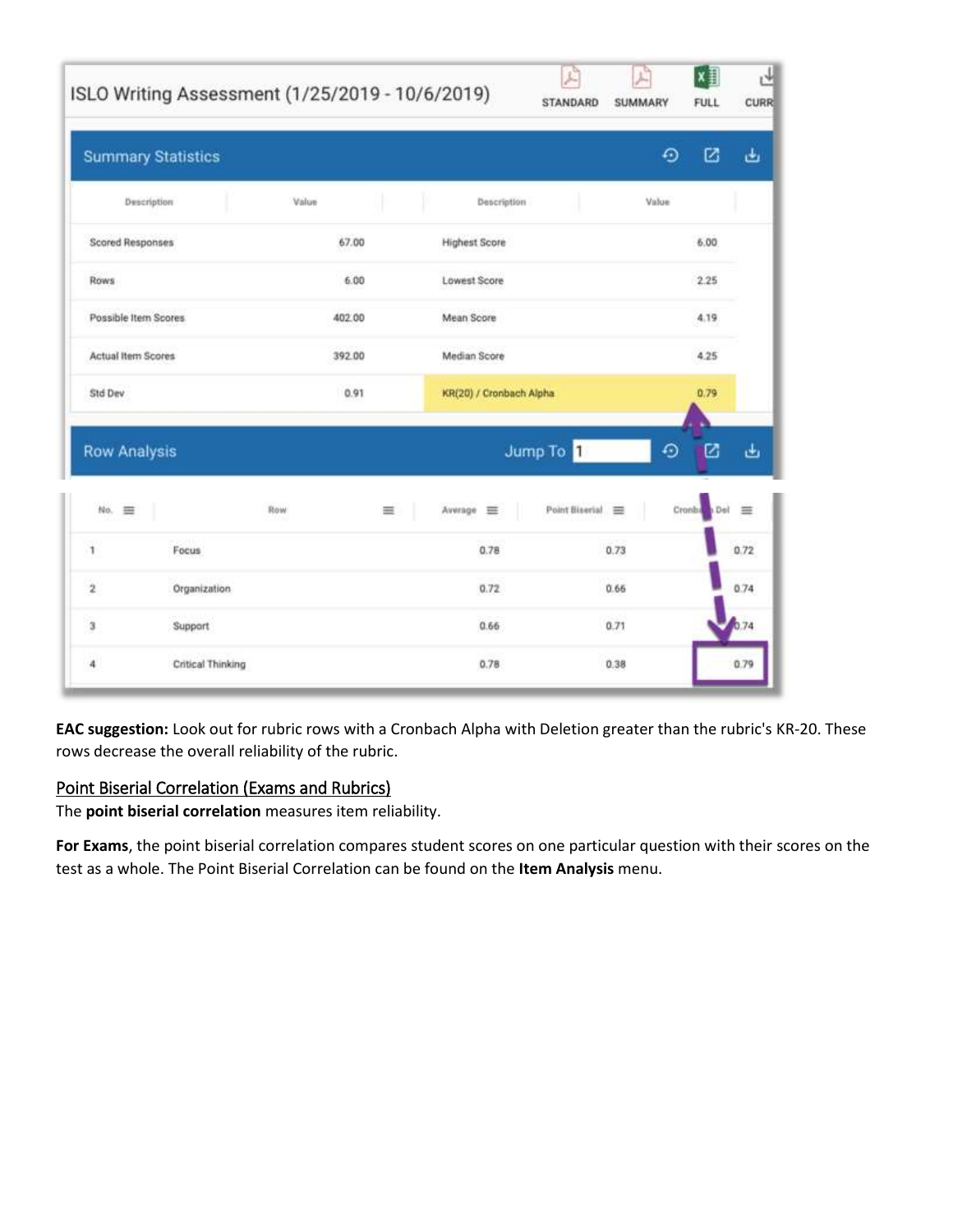|                               |                                           |                      |                |                         | Downloads                |                                            |
|-------------------------------|-------------------------------------------|----------------------|----------------|-------------------------|--------------------------|--------------------------------------------|
| ★                             | Biology 1 Pre-Test (1/25/2019 - 2/8/2019) |                      |                | 卢<br>STANDARD           | 戸<br>SUMMARY             | X ≣<br>رس<br><b>CURRENT</b><br><b>FULL</b> |
| Courses Included<br>÷         | <b>Item Analysis</b>                      |                      | DI 27          | Jump To 1               | ⊙                        | ø<br>ىق                                    |
| Summary Statistics<br>÷       | No.<br>亜<br>三<br>Title:                   | Question<br>$\equiv$ | P-Value =      | <b>Paint Boards</b> III | Cronbach Del<br>$\equiv$ | D1(27) 三                                   |
| Item Analysis<br>$=$          |                                           | What is $5 + 57$     | 1.00<br>93 J.W | 0.00<br><b>ALCOHOL:</b> | 0.52                     | 0.00                                       |
| Distractors<br>÷              | $\mathbf{2}$                              | What is 30 - 1       | 0.95           | 0.19                    | 0.46                     | 0.20                                       |
| ÷<br><b>Student Questions</b> | 3                                         | Select all su        | 0.45           | 0.48                    | 0.12                     | 1.00                                       |
| Casle Cummans                 | ä                                         | Select all diff      | 0.15           | 0.43                    | 0.20                     | 0.60                                       |

The driving assumption behind **Point Biserial** is simple: Students who score well on the test as a whole should on average score well on the question under review. Students who struggle on the test as a whole should on average struggle on the question under review. If a question deviates from this assumption (aka, a "suspect" question), the point biserial correlation lets us know.

The point biserial correlation ranges from a low of **‐1.0** to a high of **+1.0**. The closer the point biserial correlation is to +1.0 the more reliable the question is considered because it discriminates well among students who mastered the test material and those who did not.

A negative point biserial correlation means that students who performed well on the test as a whole tended to miss the question under review and students who didn't perform as well on the test as a whole got it right. It's a red flag, and there are a number of possible things to check.

- Is the answer key correct?
- Is the question clearly worded?
- If it's multiple choice, are the choices too similar?

**EAC suggestion:** For high stakes exams intended to distinguish among students who mastered the material from those who did not, shoot for questions with point biserial correlations **greater than +0.30**. They're very good items. Questions with point biserial correlations less than +0.09 are considered poor. Questions with point biserial correlations between +0.09 and +0.30 are considered reasonably good.

For **Rubrics**, the point biserial correlation can be found on the **Row Analysis** menu.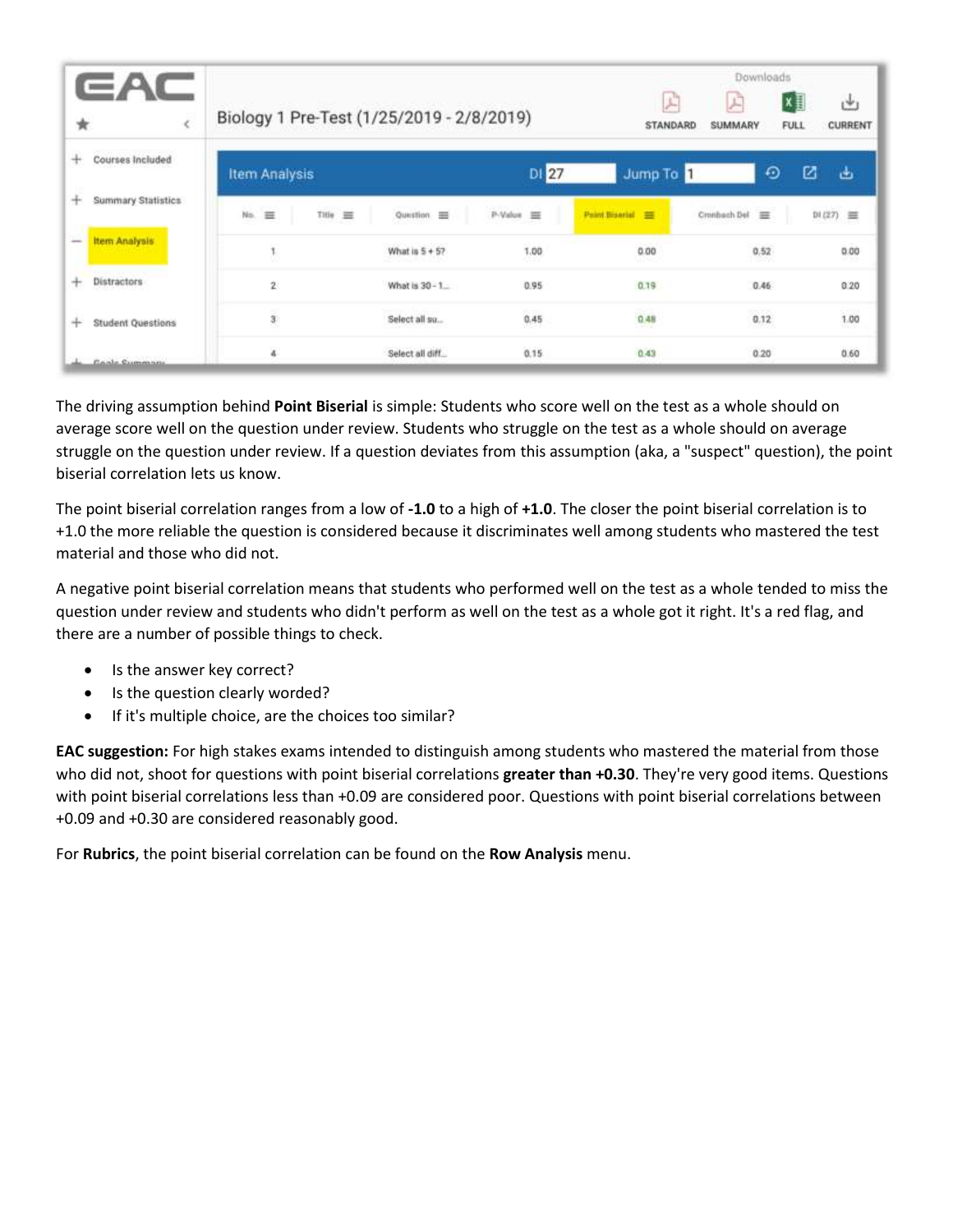| $\epsilon$<br>★                             |                     |                   | ISLO Writing Assessment (1/25/2019 - 10/6/2019) |                |                         |
|---------------------------------------------|---------------------|-------------------|-------------------------------------------------|----------------|-------------------------|
| Courses Included<br>÷                       | <b>Row Analysis</b> |                   |                                                 |                |                         |
| <b>Summary Statistics</b><br>÷              | No.<br>$\equiv$     | <b>Row</b>        | $\equiv$<br>Average =                           | Point Bloody = | Cronback Dal III        |
| <b>Row Analysis</b><br>-                    | 1                   | Focus             | 0.78                                            | 0.73           | 0.72                    |
| $\ddot{}$<br>Details                        | ž                   | Organization      | 0.72<br>96 M.H                                  | 0.66<br>NGW    | 0.74<br>mo              |
| <b>Student Rows</b><br>÷<br>70. HA HATA CAN | \$                  | Support           | 0.66                                            | 0.71           | $\sim 2\,\mu$ K<br>0.74 |
| <b>Goals Summary</b><br>÷                   | ä                   | Critical Thinking | 0.78                                            | 0.38           | 0.79                    |
|                                             | 11<br>髡             | Conventions       | 0.64                                            | 0.71           | 0.72                    |

The same principle applies for the analysis of individual rubric rows as it does for individual exam questions. With the range from a low of **‐1.0** to a high of **+1.0**, the closer the point biserial correlation for a rubric row is to +1.0 the more reliable the row is in discriminating between levels of achievement for the students who performed well and those who did not.

## p‐Value (Exams Only)

In the branch of statistics dealing with test reliability, and unlike other branches of statistics, **p‐Value** is a simple measure of question difficulty. P‐Value is found on the **Item Analysis** menu.

|                                                  |                                           |                      |           |                 | Downloads       |                               |
|--------------------------------------------------|-------------------------------------------|----------------------|-----------|-----------------|-----------------|-------------------------------|
|                                                  | Biology 1 Pre-Test (1/25/2019 - 2/8/2019) |                      |           | 户<br>STANDARD   | A<br>SUMMARY    | IX≣<br>رغن<br>CURRENT<br>FULL |
| Courses Included<br>÷                            | <b>Item Analysis</b>                      |                      | DI 27     | Jump To         | ⊕               | 囜<br>画                        |
| <b>Summary Statistics</b><br>$+$ :               | $y_{11}$ $\equiv$<br>Title<br>$\equiv$    | Question =<br>2000 B | P-Value = | Point Blowial = | Crosduach Dal = | 하(27) 三                       |
| <b>Item Analysis</b><br>$\overline{\phantom{a}}$ | ٦                                         | What is $5 + 57$     | 1.00      | 0.00            | 0.52            | 0.00                          |
| Distractors<br>$+$                               | ž                                         | What is 30 - 1       | 0.95      | 0.19            | 0.46            | 0.20                          |
| $+$<br><b>Student Questions</b>                  | ¥                                         | Select all su        | 0.45      | 0.48            | 0.12            | 1.00                          |
| Coale Common                                     |                                           | Select all diff      | 0.15      | 0.43            | 0.20            | 0.60                          |

The p‐Value ranges from a low of **0.0** to a high of **+1.0**.

The closer the p-Value is to 0.0 the more difficult the question. For example, a p-Value of 0.0 means that no student answered the question correctly and therefore it's a really hard question. If an item's p-Value is unexpectedly close to 0.0, be sure to check the answer key.

The closer the p-Value is to +1.0 the easier the question. For example, a p-Value of +1.0 means that every student answered the question correctly and therefore it's a really easy question.

**EAC suggestion:** On high stakes exams, shoot for p‐Values between **+0.50 and +0.85** for most test questions. A p‐Value less than +0.50 means the question may be too difficult or you should double check the answer key. A p‐Value greater than +0.85 means the question may be too easy or most students have mastered that concept.

#### Distractor point biserial correlation (Exams Only)